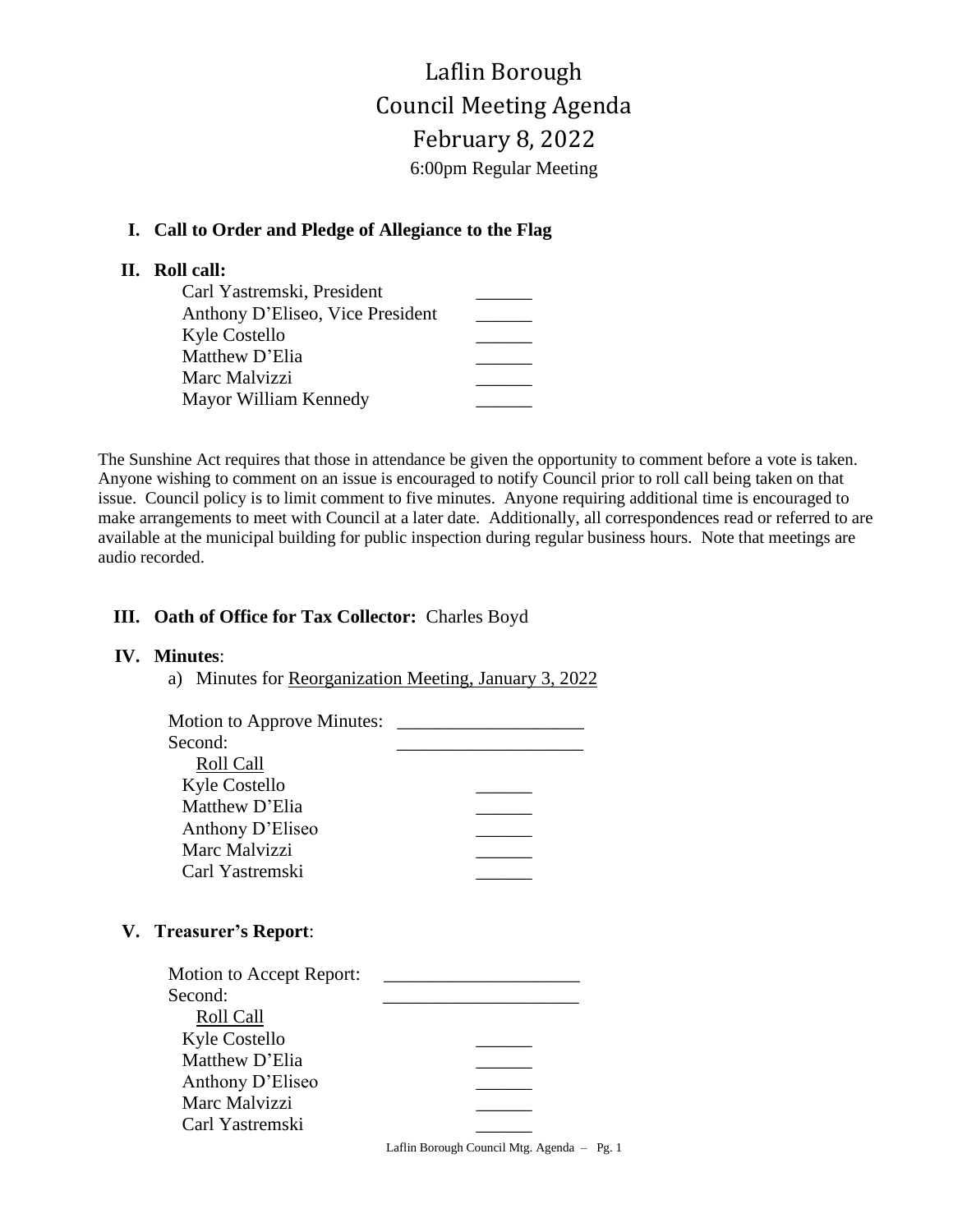| VI. Approval of Bills:<br>Motion to Approve Bills:<br>Second:<br>Roll Call:<br>Kyle Costello<br>Matthew D'Elia<br>Anthony D'Eliseo<br>Marc Malvizzi<br>Carl Yastremski             |                                                |
|------------------------------------------------------------------------------------------------------------------------------------------------------------------------------------|------------------------------------------------|
| VII. Correspondences: (sent via e-mail)                                                                                                                                            |                                                |
| <b>VIII.</b> Reports:<br>a) Fire / PSP Police (reports emailed)<br>b) Borough Manager Report<br>Motion to Accept Reports:<br>Second:<br>Roll Call:<br>Kyle Costello                | d) Mayor's Report<br><b>Grant Report</b><br>e) |
| Matthew D'Elia<br>Anthony D'Eliseo<br>Marc Malvizzi<br>Carl Yastremski                                                                                                             |                                                |
| IX. Unfinished Business:                                                                                                                                                           |                                                |
| A) Laflin Borough Building & Library Pandemic Closure Status –<br>Second:<br>Roll Call:<br>Kyle Costello<br>Matthew D'Elia<br>Anthony D'Eliseo<br>Marc Malvizzi<br>Carl Yastremski |                                                |
| B) RCN Cable Franchise Agreement (Revised) –<br>Second:<br>Roll Call:<br>Kyle Costello<br>Matthew D'Elia<br>Anthony D'Eliseo<br>Marc Malvizzi<br>Carl Yastremski                   | Laflin Borough Council Mtg. Agenda - Pg. 2     |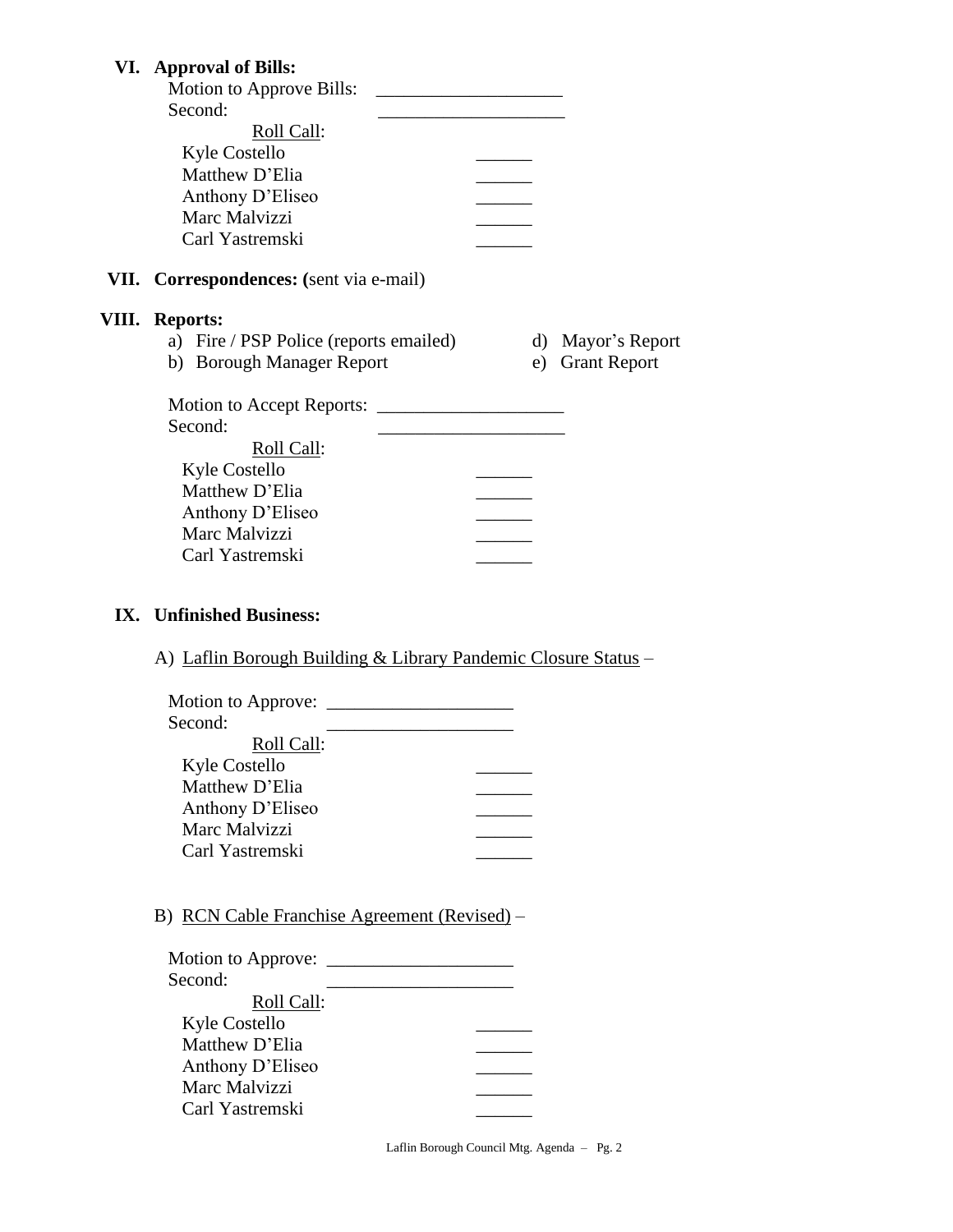# **X. New Business:**

|                                                                    | A) Laflin Borough Commercial Liability Insurance Package for 2022 – |  |  |  |
|--------------------------------------------------------------------|---------------------------------------------------------------------|--|--|--|
| <b>Assured Partners of Northeast PA</b>                            | See Proposal                                                        |  |  |  |
| The Kilmer Group                                                   | See Proposal                                                        |  |  |  |
| Joyce Insurance Group                                              | No Proposal Submitted                                               |  |  |  |
|                                                                    |                                                                     |  |  |  |
|                                                                    |                                                                     |  |  |  |
| Second:                                                            |                                                                     |  |  |  |
| Roll Call:                                                         |                                                                     |  |  |  |
| <b>Kyle Costello</b>                                               |                                                                     |  |  |  |
| Matthew D'Elia                                                     |                                                                     |  |  |  |
| Anthony D'Eliseo                                                   |                                                                     |  |  |  |
| Marc Malvizzi                                                      |                                                                     |  |  |  |
| Carl Yastremski                                                    |                                                                     |  |  |  |
|                                                                    |                                                                     |  |  |  |
|                                                                    |                                                                     |  |  |  |
|                                                                    |                                                                     |  |  |  |
| B) Internet Connectivity for Security Cameras at Pole Barn Complex |                                                                     |  |  |  |
| <b>Verizon Service</b>                                             | See Proposal                                                        |  |  |  |
| <b>Comcast Service</b>                                             |                                                                     |  |  |  |
| <b>RCN</b> /Astound                                                | See Proposal<br>No Service Available                                |  |  |  |
|                                                                    |                                                                     |  |  |  |
|                                                                    |                                                                     |  |  |  |
|                                                                    |                                                                     |  |  |  |
| Second:                                                            |                                                                     |  |  |  |
| Roll Call:                                                         |                                                                     |  |  |  |
| Kyle Costello                                                      |                                                                     |  |  |  |
| Matthew D'Elia                                                     |                                                                     |  |  |  |
| Anthony D'Eliseo                                                   |                                                                     |  |  |  |
| Marc Malvizzi                                                      |                                                                     |  |  |  |
| Carl Yastremski                                                    |                                                                     |  |  |  |
|                                                                    |                                                                     |  |  |  |
|                                                                    |                                                                     |  |  |  |
|                                                                    |                                                                     |  |  |  |
| C) Hire Part-time Plow Drivers $-$                                 |                                                                     |  |  |  |
| <b>Jody Reinard</b>                                                |                                                                     |  |  |  |
|                                                                    |                                                                     |  |  |  |
| Motion to Hire:                                                    |                                                                     |  |  |  |
| Second:                                                            |                                                                     |  |  |  |
| Roll Call:                                                         |                                                                     |  |  |  |
| Kyle Costello                                                      |                                                                     |  |  |  |
| Matthew D'Elia                                                     |                                                                     |  |  |  |
| Anthony D'Eliseo                                                   |                                                                     |  |  |  |
| Marc Malvizzi                                                      |                                                                     |  |  |  |
| Carl Yastremski                                                    |                                                                     |  |  |  |
|                                                                    |                                                                     |  |  |  |